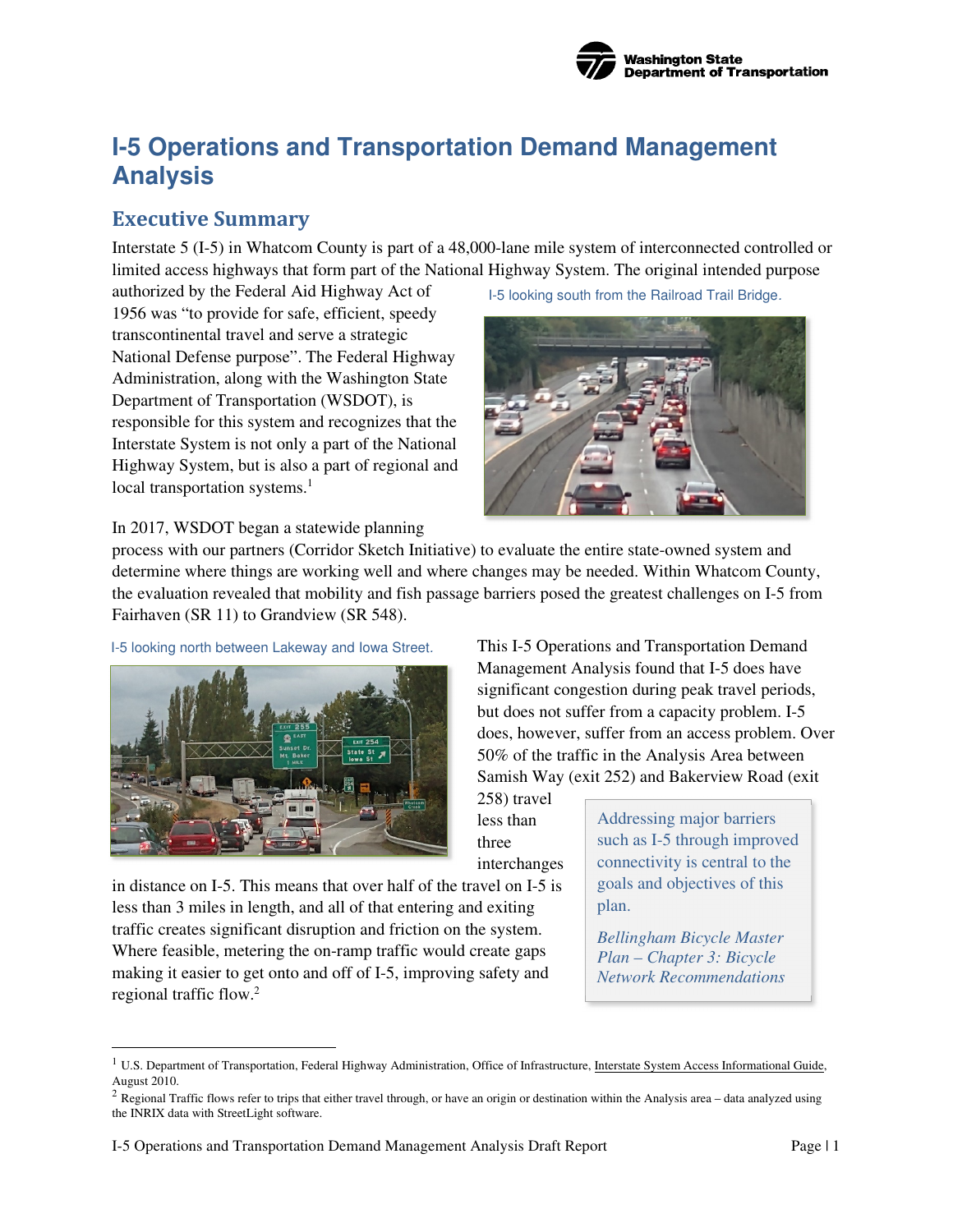

Congestion caused by such a large percentage of short trips by itself poses a significant challenge to all drivers, but the correlation to crashes is the most serious problem that the Analysis discovered. Shifting this local traffic from I-5 onto local city streets, which also exhibit significant congestion, would be problematic without meaningful travel demand management actions and improvements to transit and the active transportation system (walking and rolling).

Lakeway Drive / I-5 underpass looking toward the east.



To address the identified mobility and safety needs on I-5, the significant barrier to walking and rolling that I-5 imposes on the local network, and to facilitate the City's attainment of mode shift and emission reduction goals; we are recommending three distinct yet interrelated strategies and alternatives.

- Focus Area #1: **Interchange Operation and Safety Enhancement Improvements** (low cost traffic management improvements);
- Focus Area #2: **Ramp Metering and Traveler Information Signs**, (primarily during peak periods of congestion);
- Focus Area #3: **Lincoln-Lakeway Multimodal Transportation Study** (currently underway led by the City of Bellingham).

These actions meet the Washington State Legislature's policy direction to WSDOT to plan for state-

owned facilities which specifically require WSDOT to first assess strategies to enhance the operational efficiency of the existing system before recommending system expansion.<sup>3</sup>

Focus Areas #2 and #3 will involve significant community engagement as these strategies and solutions are considered for inclusion into regional and local plans, and ultimately for funding.



The overall results of this I-5 Operations and Transportation Demand Management Analysis found that transportation systems management and operations (TSMO), travel demand management (TDM), maintenance,

Ramp meter on I-5 in Seattle.



preservation and environmental stewardship are all necessary to meet the policy direction found in the City of Bellingham's mode shift goals<sup>4</sup> and the Climate Protection Action plan<sup>5</sup>, Washington State goals for emissions reduction<sup>6</sup>, and WSDOT's Sustainability Executive Order<sup>7</sup>.

 $3$  Washington State Revised Code of Washington, Chapter 47.06.050 (1) (c) State-owned facilities component, capacity and operational improvement element, [ 2007 c 516 § 10; 2002 c 5 § 413; 1993 c 446 § 5.].

<sup>&</sup>lt;sup>4</sup> City of Bellingham's Transportation Mode Shift Goals, 2020 Transportation Report on Annual Mobility.

<sup>5</sup> City of Bellingham Climate Protection Action Plan, 2018 Update.

<sup>&</sup>lt;sup>6</sup> Governor Jay Inslee - Executive Order 14-04 - Washington carbon pollution reduction and clean energy action - Clean Transportation.

<sup>&</sup>lt;sup>7</sup> WSDOT Secretary's Executive Order Number: E 1113.00, Sustainability, April 29, 2020.